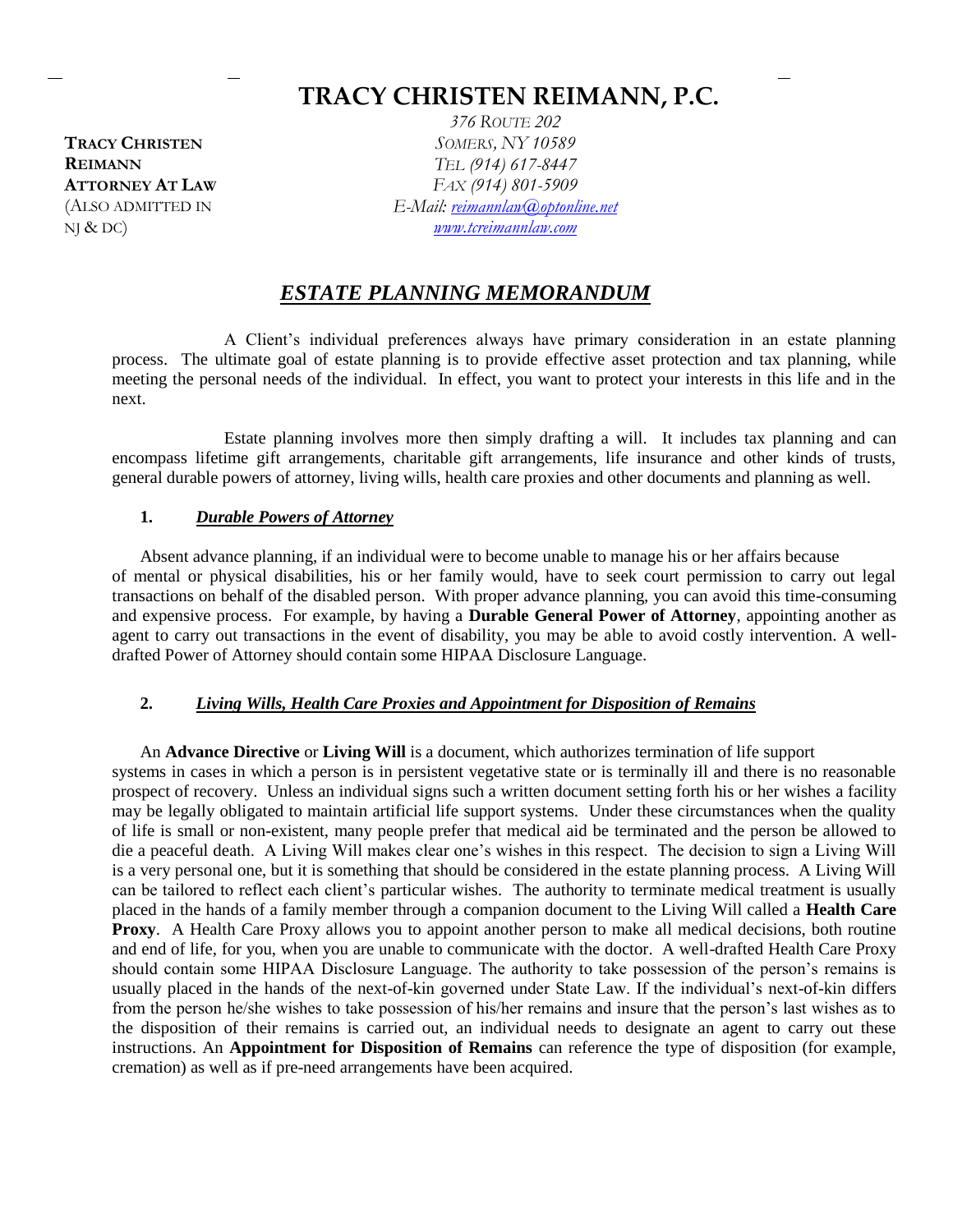### **3.** *Last Will & Testament*

A **Will** allows a person to exercise his or her wishes regarding the distributions of assets after death. A Will affects only property owned by a person at death, which does not transfer automatically to another individual by operation of law, such as joint tenancy with right of survivorship or by a specific designation such as with life insurance, by not having a Will, an individual's assets go according to state law. Through a process called intestacy, the state will determine the distribution of assets, select the estate administrator and tax planning, opportunities may be lost. Having a properly drafted Will can provide the person with peace of mind and ensure that your wishes govern how your estate will be administered.

# **4.** *Living Trusts*

 A **Living Trust** is a trust created during one's lifetime and can generally be revoked at any time prior to death unless provided otherwise. The primary benefit of a Living Trust is avoidance of the probate process. All assets in the trust at death pass automatically to the beneficiaries named in the trust. A further advantage of a Living Trust is the uninterrupted management of the assets upon incapacity of the grantor of the trust. The Trustee of the trust will continue to manage the affairs of the trust without the necessity of court intervention. A Living Trust acts as a more comprehensive Durable Power of Attorney. In many situations, a Living Trust is an excellent asset protection vehicle by allowing a Trustee to take the necessary measures to preserve assets.

 Trusts can be structured as Asset Protection vehicles. *"Spray" trusts* where the trustee has the discretion to distribute or accumulate income or principal amongst a class of beneficiaries protects against creditors of the beneficiaries.

 Trusts can be structured where *distributions are frozen upon the occurrence of a triggering event* such as substance abuse, divorce, or gambling addiction. Once the beneficiary has been free of the triggering event for a term (this author provides for free of socially unacceptable behavior for a period of three years), the trustee has the discretion to commence distributions again.

 *Supplemental Needs Trusts (SNTs)* are classic asset protection vehicles. The SNT is created where an individual who is (or may be) on Government Assistance can have funds set aside for them to supplement their care but the funds are not viewed as "available resources" making them ineligible to receive assistance.

# **5.** *Marital deduction*

One spouse can give to the other an unlimited amount of property during lifetime or at death without any federal estate or gift tax consequences. The availability of the unlimited marital deduction normally means that the payment of the estate taxes can be deferred until the death of the survivor of a husband and wife. Without special planning, however, the unlimited marital deduction is not available to a non-citizen spouse, even though he or she may have resided in the United States for decades. Please note that with special planning, the noncitizen spouse can be provided for.

A disposition to a surviving spouse can be wholly or partly in trust rather than outright, so that the Will of the first spouse to die can control the ultimate disposition of the marital deduction funds, with the surviving spouse being entitled to all of the income earned on the funds during his or her lifetime, and with the principal being available for him or her in the discretion of the trustees. The use of a marital deduction trust can provide assurance that the children of the marriage ultimately will receive an inheritance from the first spouse to die, regardless of any other considerations, such as whether the surviving spouse is financially unsophisticated, remarries and/or has a new family after the first spouse's death.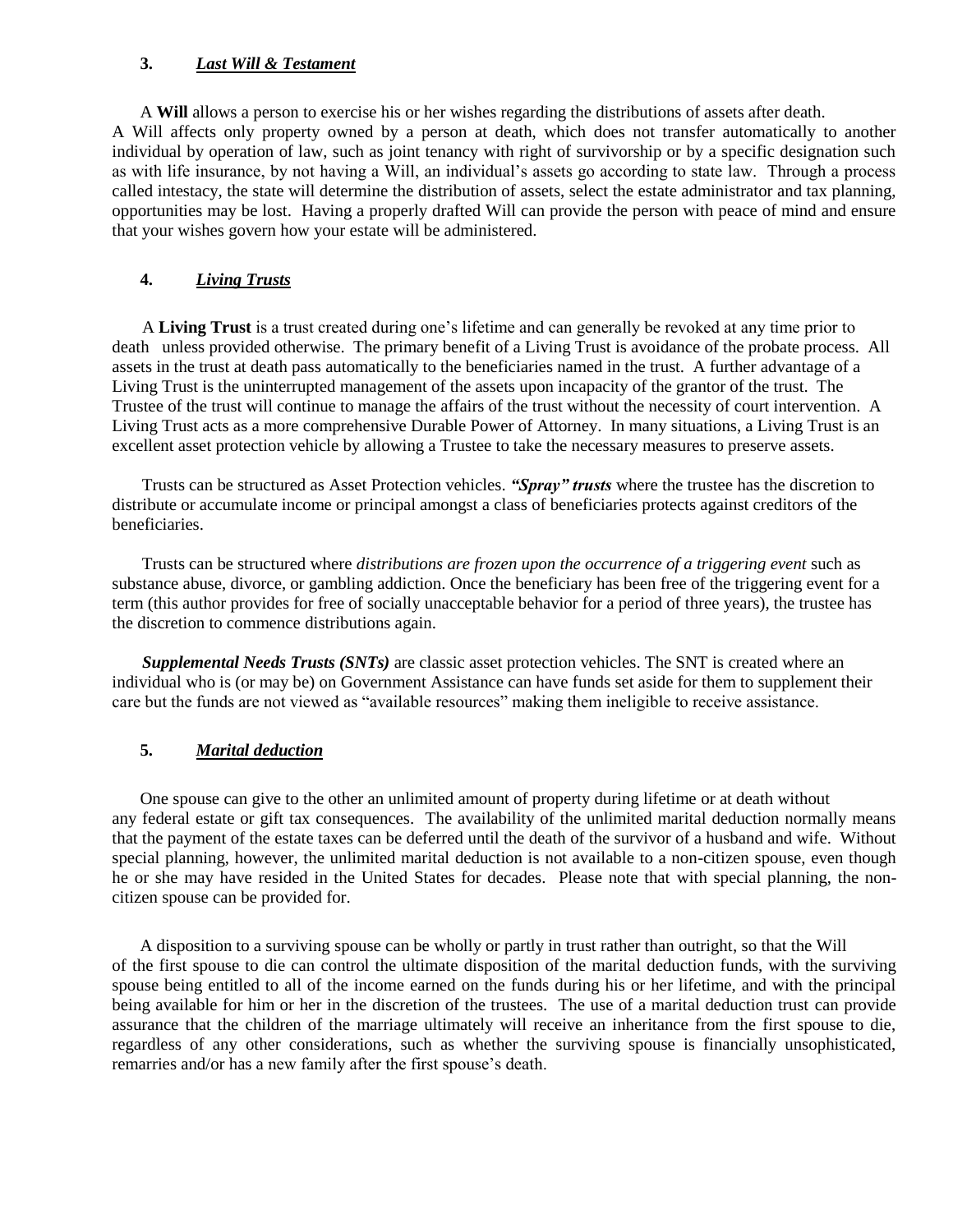# **6.** *Applicable credit*

Every individual has available an "applicable credit", to use against lifetime gifts or at death, which will permit property of certain value to be transferred without tax this year.

The exemptions and maximum federal estate tax rates are shown below:

| Year | Maximum Estate Tax Rate | Applicable credit              |
|------|-------------------------|--------------------------------|
| 2008 | 45%                     | \$2,000,000                    |
| 2009 | 45%                     | \$3,500,000                    |
| 2010 | 35% or 0%               | \$5,000,000 (if not elect out) |
| 2011 | 35%                     | \$5,000,000                    |
| 2012 | 35%                     | \$5,120,000                    |
| 2013 | 40%                     | \$5,250,000                    |
| 2014 | 40%                     | \$5,340,000                    |
| 2015 | 40%                     | \$5,430,000                    |

An estate plan should maximize utilization of the applicable credit amount to produce the best estate tax savings posture. The NYS estate tax threshold had remained at \$1,000,000.00 until April 1, 2014 when the estate tax threshold was increased. The NYS estate tax threshold is currently \$3,125,000.00 and will be increased again on April 1, 2016 to \$4,187,500.00. The NJ estate tax threshold is \$675,000.00. The top NYS estate tax rate is 16% (same for NJ).

If, as is often the case, the applicable credit is not fully used through lifetime giving, it makes sense for the Will of the first spouse to die to create a trust to "carve out" and hold the applicable credit amount. Effective use of the applicable credit in both estates of a husband and wife can be quite significant, resulting in as much as \$10,860,000 (for year 2015) in combined assets of the couple passing to their children without federal estate taxation, and ultimately reducing estates taxes on assets passing to the couple's children.

Beginning January 1, 2011, estates of decedents survived by a spouse may elect to pass any of the decedent's unused federal exemption to the surviving spouse. This election is made on a timely filed estate tax return for the decedent with a surviving spouse. Note that simplified valuation provisions apply for those estates without a filing requirement absent the **portability** election. {*Please Note that the GST Exemption is NOT portable*}.

Will planning in this area involves the creation of what is commonly called a "credit shelter trust" or "by-pass trust". The individual's Will "carves out" from the gross estate the amount that can be protected by the available applicable credit amount and provides that this amount will not pass outright to the surviving spouse, but rather will be held in the trust created by the Will for the benefit of the surviving spouse (and, depending on the overall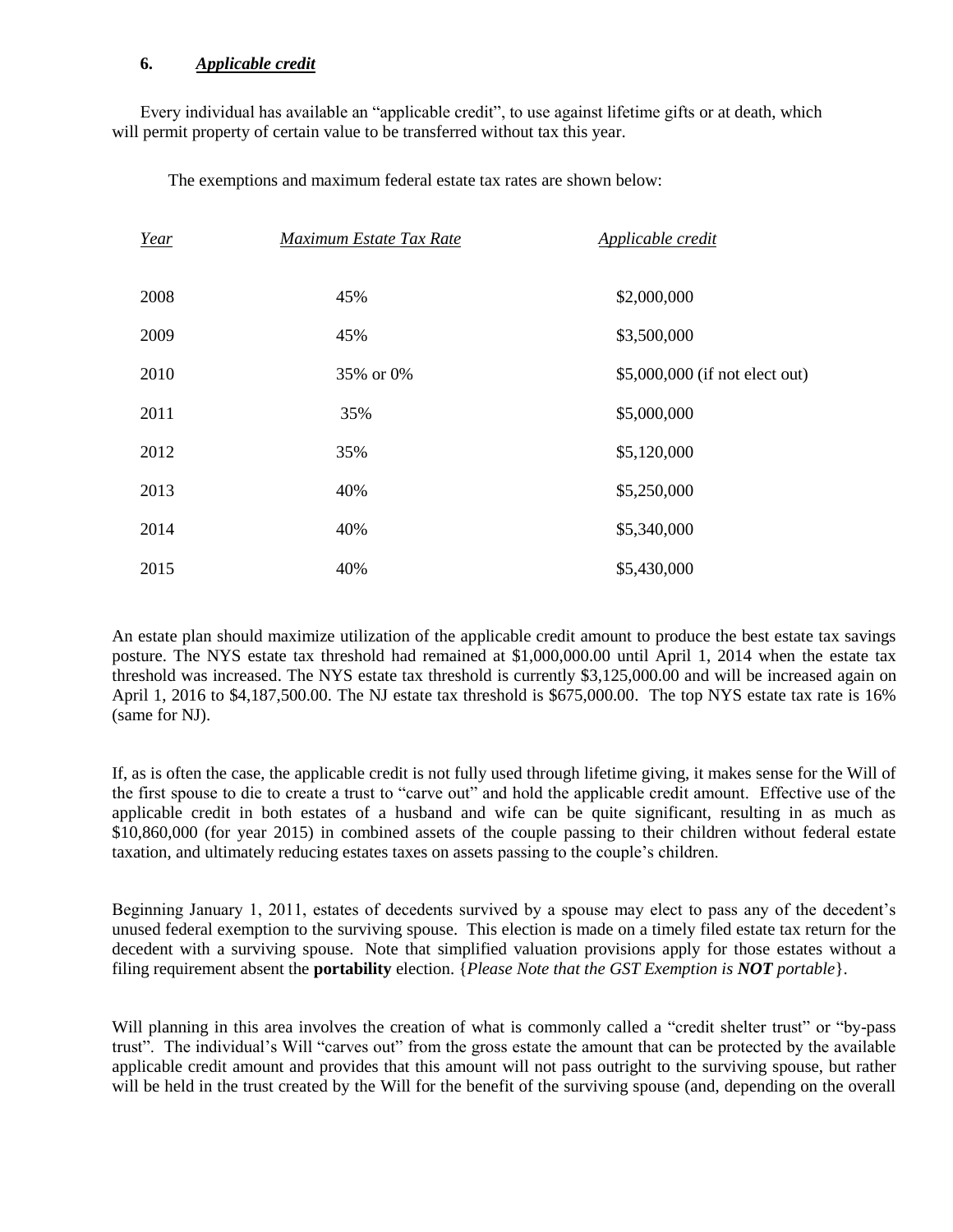assets available, perhaps for the children) during the surviving spouse's lifetime. The trustee can be given the power to use trust principal for the trust beneficiaries as well. On the death of the surviving spouse, the trust can terminate and pay out directly to children, or the assets can continue to be held in trust for the benefit of the children until they reach desired ages. To add flexibility, Wills may provide for a "disclaimer credit shelter trust" by which the surviving spouse would have nine months from the first spouse's death to disclaim either a fixed dollar amount or a percentage of the surviving spouse's interest as a beneficiary in the deceased spouse's estate. Any disclaimed property would pass to a trust created by the Will. This technique provides the surviving spouse with the ability to make post-death tax planning decisions and can be especially useful in Wills of a married couple who may not, at the time the Wills are signed, have sufficient assets to utilize effectively a by-pass trust but who may be able to use the estate tax savings benefits from such a trust in the future. Disclaimed assets would be subject to estate tax in the estate of the first spouse to die, thereby permitting utilization of the credit amount in the first estate.

# **7.** *Annual Exclusion*

 The tax law permits every individual to give \$14,000 per year to as many persons as he or she wishes (\$28,000 for each recipient for married donors), without gift tax consequences. The transfer must be a transfer of a present interest. Tuition costs paid directly to an educational institution and medical expenses paid directly to a care provider are not subject to federal gift tax, regardless of the amounts involved and are an addition to the annual exclusion amount. For individuals who are in the position to make annual exclusion gifts on a regular basis, the amount that can be removed from one's estate over time without wealth transfer tax consequences can be quite substantial. The annual exclusion is indexed by inflation.

#### **8.** *Beneficiary Designations*

 It is important to the estate planning process that all beneficiary designations under life insurance contracts, IRA qualified funds and the like be reviewed to be sure that the beneficiary designations work according to the individual's wishes. There should always be contingent beneficiaries named in case the primary beneficiary predeceases the individual.

### **9.** *Title to Assets*

 The manner in which spouses hold title to assets is important to the overall effectiveness of an estate plan. Jointly held assets pass automatically to the surviving joint tenant outright and do not pass under one's Will. This is often the case with a couple's home, bank accounts, and sometimes with portfolio investments. Other assets have the same result, such as assets passing by beneficiary designations, including life insurance proceeds and retirement plan proceeds. While these assets are taken into account in the taxing process, they do not pass under, and are not governed by the individual's Will. It is important, therefore, to consider how title to assets is held.

\*\*\*\*\*\*\*\*\*\*\*\*\*\*\*\*\*\*\*\*\*\*\*\*\*\*\*\*\*\*\*\*\*\*\*\*\*\*\*\*\*\*\*\*\*\*\*\*\*\*\*\*\*\*\*\*\*\*\*\*\*\*\*